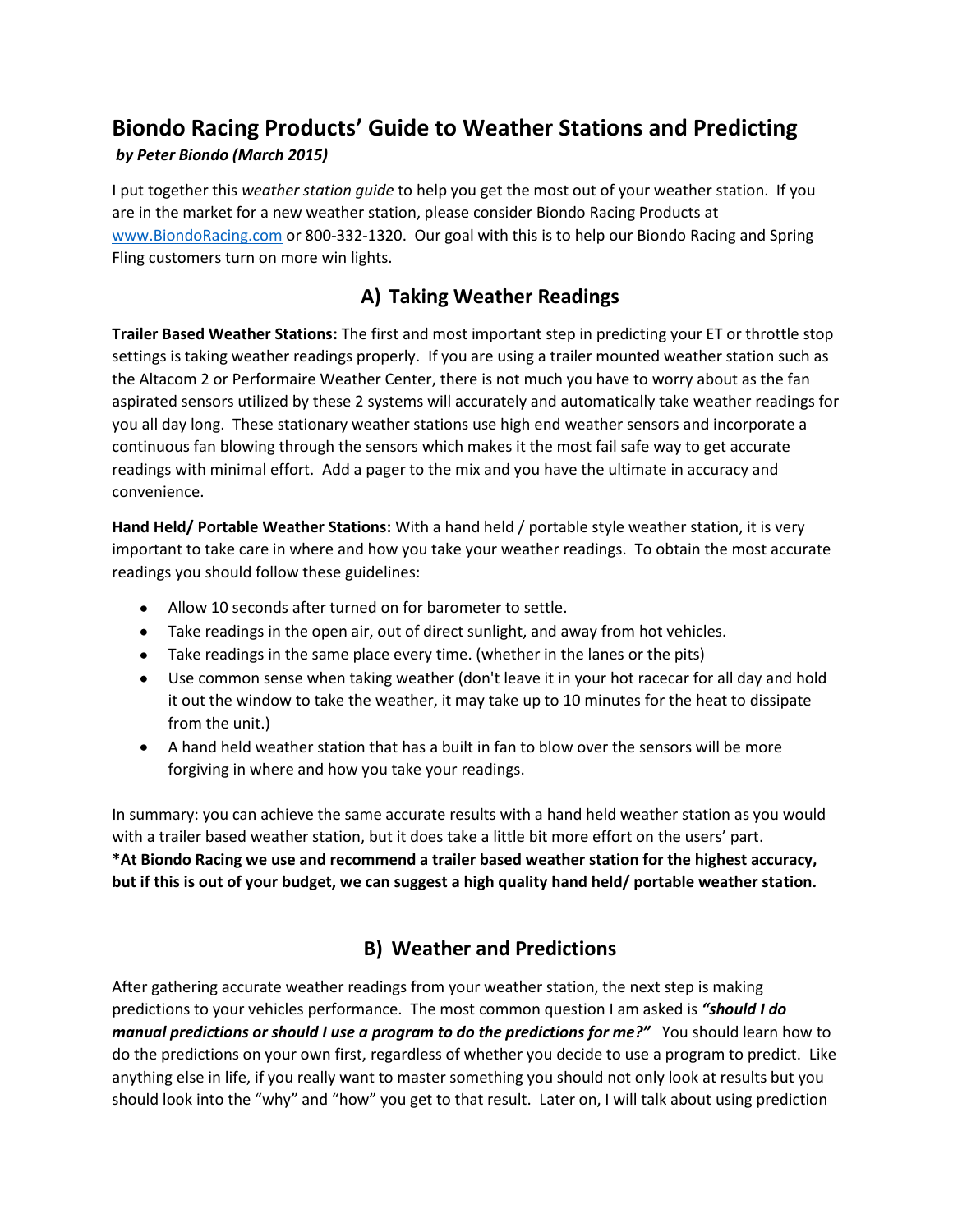programs, but before that I want to share some of the "why's" and "how's" on weather and how it effects your vehicles performance so that you will not only get a good understanding of this, but you will also be able to effectively predict your vehicles performance on your own. After learning this, you could use the information to enter the weather factors into a computer based prediction program if you choose to use one.

## **C) Predicting On Your Own**

As we would all love to be able to push a "magic button" and automatically be able to predict to the thousandth of a second, we also have to realize that there is a lot more to it than that. There are many weather variables and it's important to look at these variables and see how they effect your vehicles performance. This all starts with taking efficient notes- logging all of the (below 4) weather variables in your logbook. Take the logbook home with you and study it. Pretty soon you will see a pattern developing and you will learn how much of an effect each weather variable has on your vehicle, and put a 'factor' or 'weight' on each variable.

#### **I recommend breaking it down the 'weather' into 4 important components:**

- **1) Density Altitude OR Temp**
- **2) Humidity**
- **3) Barometer**

#### **4) Vapor Pressure OR Water grains**

These 4 variables are what I found to be most effective in predicting. Notice on variable #1, I wrote Density Altitude OR Temp. You should choose one or the other, but no reason to track both as you would be 'double dipping' as Temp already plays a big part in DA. You will also notice #4 where I wrote Vapor Pressure OR Water Grains. Same thing here, pick one or the other as they both move in the same way and it will be double dipping to put weight on both of them.

**Gasoline burning vehicles** tend to be more effected by Variable #1 (DA or TEMP) and less effected by moisture (humidity and vapor pressure/ water grains). Therefore a big percentage of your cars response to weather will be based on Variable 1. It takes a smaller move of DA or Temp to change your car .01 in ET when running on gas than if you were running on alcohol. Also, the more efficient your engine/ carburetor/ converter combination is, the more it will take for the DA or Temp to move to change your car .01 in ET (a high cubic inch/ high compression bracket car with a big carburetor is likely to move less with a change in Temp or DA than would an 11 second stocker with a 750 Holley).

**Alcohol burning vehicles** are less influenced by Variable 1 (DA or Temp); it takes more of a DA or Temp change to change your car .01 in ET than if you were running on gas. Conversely, you will put more weight on Humidity and VP/WG (moisture) changes while running on alcohol.

After studying your logbook, you will soon learn how much of a factor/ weight to put on each of these 4 weather variables. It is very important to put a weight on each of the 4 variables, to look at them independently and independently compare them to a baseline run. After looking at them independently, you can tally up the total sum on how much faster or slower the weather is from a previous 'baseline run'.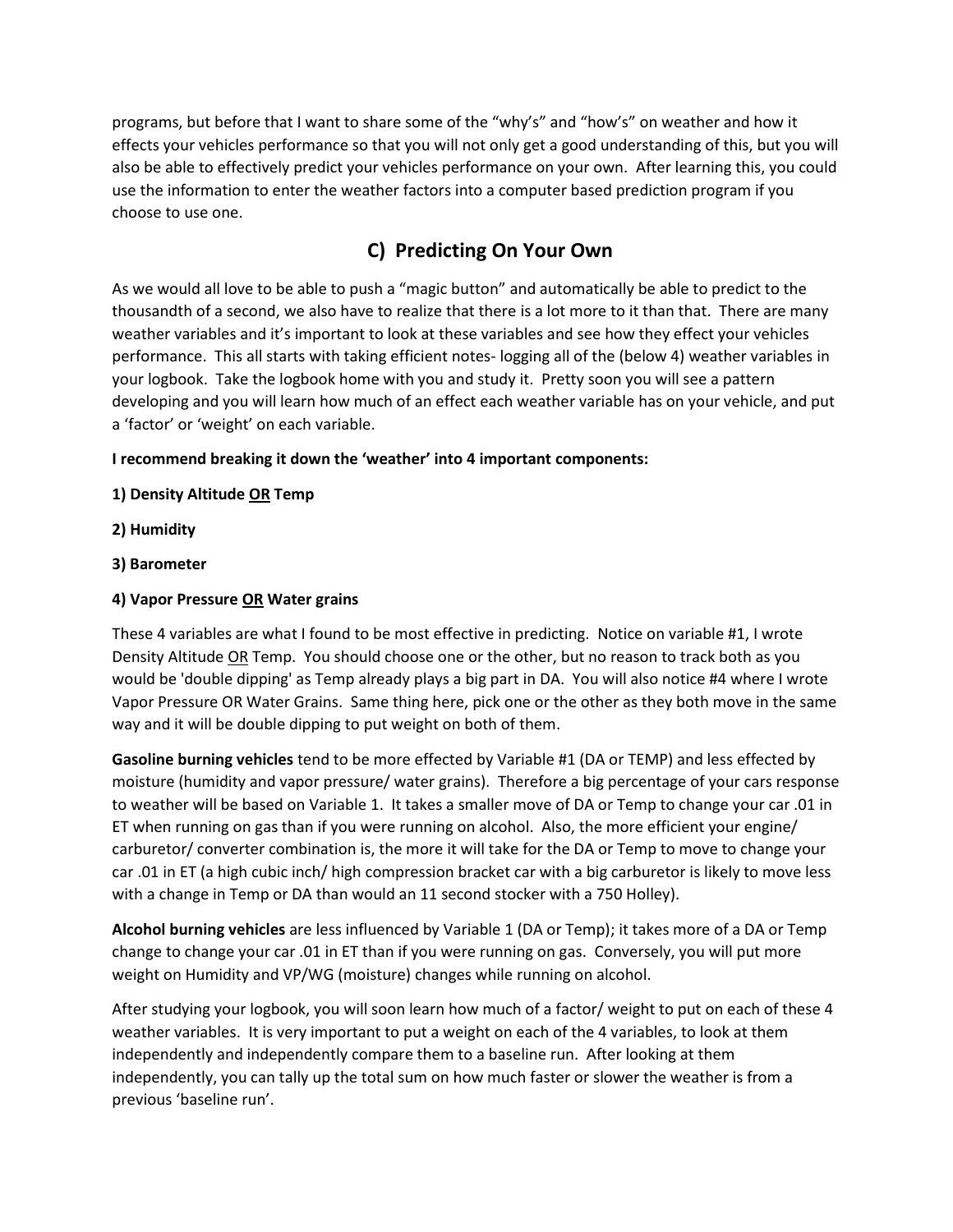**Remember these 3 important steps in predicting ET:**

- **1- After using the weather station for a while and taking good notes in your logbook, you will be able to narrow down and put a very accurate number (factor) on each of these 4 variables. In other words, you will be able to narrow down how much of a change each of these 4 variables is needed (independently) to change your car .01 in ET.**
- **2- Pick a baseline run that you will be dialing off of. It is very important to use logic and taking care in picking a baseline run to predict from. A baseline run typically should be your most recent previous run you made, or if it's a new day it could be a run that you made on a previous day at the same time of day.**
- 3- **Take the current weather conditions (looking at these 4 important weather variables and each independent factor). Compare these 4 factors to your baseline run's weather conditions (4 factors). After comparing the change of each of the 4 weather variables independently (and then totaling them up), you can come up with an accurate ET prediction.**

#### **After the 4 weather variables, now factor in Wind and Track Conditions to get a final dial-in:**

**Wind:** Wind is often an underplayed factor especially when predicting ¼ mile performance. It is also the hardest variable to pinpoint because it's always changing and swirling. Factoring in wind:

- Pick a reference point for how and where you will determine the wind at each track and come up with an average wind reading over a period of 20 seconds. It could be a flag or your hand held windmeter at the 1000' mark, your stationary wind meter on top of your trailer, burnout smoke, or a combination of these.
- A generalized chart (average) for wind would be a 4 mph tail wind = .01, a 7 mph tail wind = .02 and a 10 mph tail wind = .04. The same applies for headwinds except the value for headwinds will tend to be slightly higher because you are going "against the grain" so to speak. Of course your 'wind factor' could be more or less depending on vehicle shape and speed.

**Track Conditions**: Track temperatures and track prep will also affect your vehicles performance. The ideal track temperature is in the 70 to 90 degree range. Here the rubber on the track is the tightest. The further the track temperature gets from this ideal temperature, the more negative (slowdown) effect on your ET. Too cold of a track and there may not be enough adhesion. Too hot of a track and the surface tends to be greasy and is susceptible to bald spots. As with any other variable, pay attention and share information with your buddies. Have 500 cars been down each lane since the track was prepped last? Is the sun beating down on it on a hot day? How far the track temp from the "ideal temp" is and which direction is it heading? What were the characteristics of this track the last time you ran on it at this time of the day?

### **D) Prediction Programs**

The above 4 weather variables can either be done manually with a paper and pen, or if you have a computer with you at the races you can plug these weather variables (and an accurate factor for each) into a prediction program. This method (which has become very popular) can do the work for you and make your life easy. However, for a prediction program to be successful, you need to pick the correct